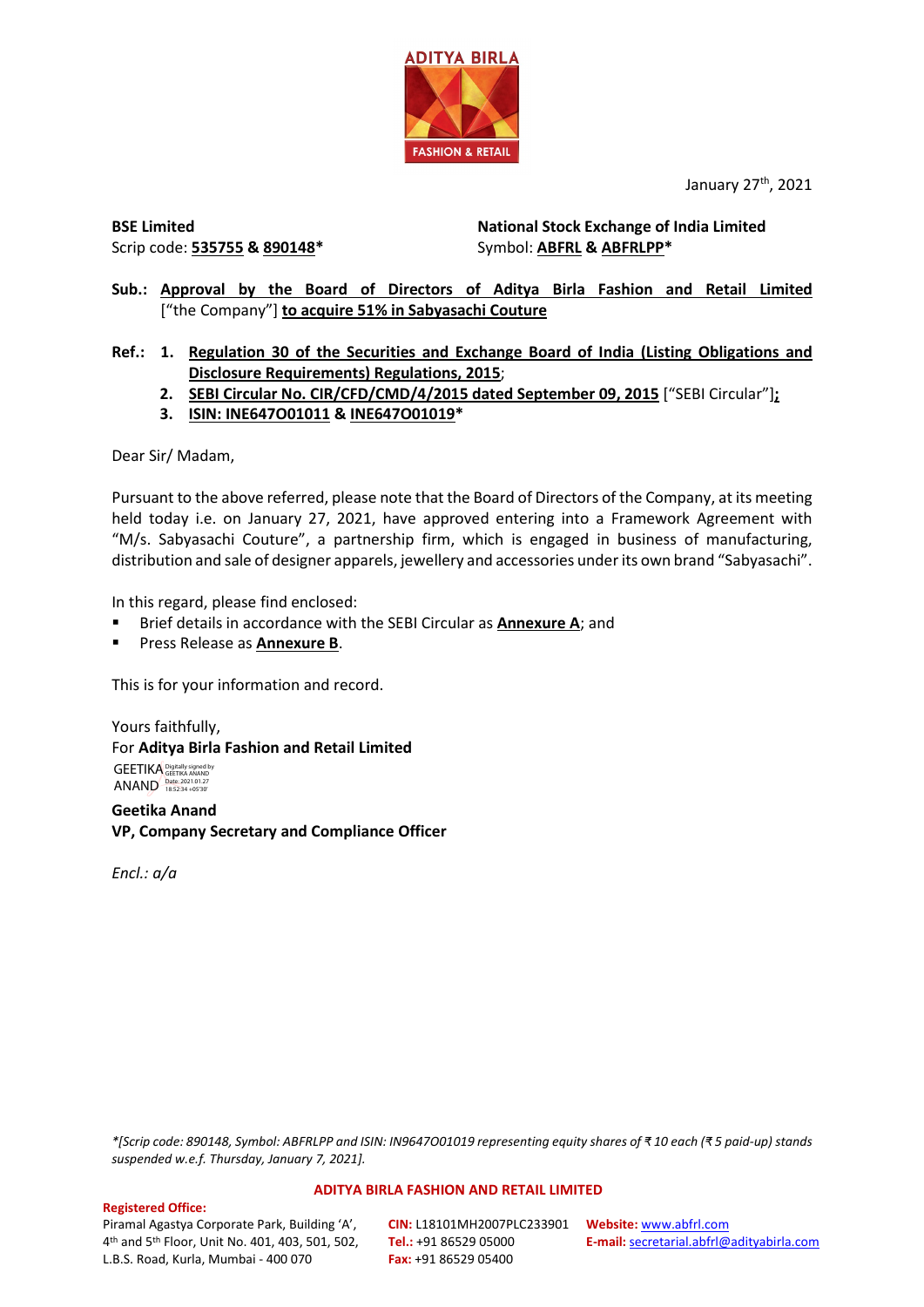

### **Annexure A**

| Sr.<br>No. | <b>Particulars</b>                                                                                                                                                                                                                                                        | <b>Details</b>                                                                                                                                                                                                                                                                                                                                                                                                                |
|------------|---------------------------------------------------------------------------------------------------------------------------------------------------------------------------------------------------------------------------------------------------------------------------|-------------------------------------------------------------------------------------------------------------------------------------------------------------------------------------------------------------------------------------------------------------------------------------------------------------------------------------------------------------------------------------------------------------------------------|
| 1.         | Name of the target entity                                                                                                                                                                                                                                                 | Sabyasachi Couture                                                                                                                                                                                                                                                                                                                                                                                                            |
|            | Details in brief such as size, turnover etc.                                                                                                                                                                                                                              | Revenue for FY20: INR 274 Cr.                                                                                                                                                                                                                                                                                                                                                                                                 |
| 2.         | Whether the acquisition would fall within<br>related party transaction(s) and whether the<br>promoter/<br>promoter<br>group/<br>group<br>companies have any interest in the entity<br>being acquired?                                                                     | <b>No</b>                                                                                                                                                                                                                                                                                                                                                                                                                     |
| 3.         | Industry to which the entity being acquired<br>belongs                                                                                                                                                                                                                    | Designer Apparel, Jewellery and Accessory<br>Brand for Men and Women                                                                                                                                                                                                                                                                                                                                                          |
| 4.         | Objects and effects of acquisition (including<br>but not limited to, disclosure of reasons for<br>acquisition of target entity, if its business is<br>outside the main line of business of the listed<br>entity)                                                          | Through<br>this<br>investment,<br>ABFRL<br>will<br>strengthen its position in the largest and<br>amongst the fastest growing apparel<br>segment, in line with its stated long term<br>strategy of building a formidable play in<br>ethnic wear segment. Through Sabyasachi<br>brand, ABFRL will be able to tap luxury and<br>bridge to luxury segments across all<br>categories such as apparel, jewellery and<br>accessories |
| 5.         | of<br><b>Brief</b><br>details<br>any governmental<br>or<br>regulatory approvals required for the<br>acquisition                                                                                                                                                           | None                                                                                                                                                                                                                                                                                                                                                                                                                          |
| 6.         | Indicative time period for completion of the<br>acquisition                                                                                                                                                                                                               | 30 - 45 days                                                                                                                                                                                                                                                                                                                                                                                                                  |
| 7.         | Nature of consideration - whether cash<br>consideration or share swap and details of<br>the same                                                                                                                                                                          | Cash                                                                                                                                                                                                                                                                                                                                                                                                                          |
| 8.         | Cost of acquisition or the price at which the<br>shares are acquired                                                                                                                                                                                                      | Subject to closing adjustments, ~ INR 398 Cr.<br>to be infused                                                                                                                                                                                                                                                                                                                                                                |
| 9.         | of<br>shareholding/<br>Percentage<br>control<br>acquired and/ or number of shares acquired                                                                                                                                                                                | 51 % Interest                                                                                                                                                                                                                                                                                                                                                                                                                 |
| 10.        | Brief background about the entity acquired in<br>terms of products/ line of business acquired,<br>date of incorporation, history of last 3 years<br>turnover, country in which the acquired<br>entity has presence and any other significant<br>information<br>(in brief) | Incorporated in the year 1990;<br>Owner of brand "Sabyasachi";<br>Engaged in Designer Apparel, Jewellery<br>and Accessory for Men and Women;<br>Revenue for last 3 years:<br>a) FY18 - INR 209 Cr<br>b) FY19 - INR 253 Cr<br>c) FY20 - INR 274 Cr                                                                                                                                                                             |

### **Registered Office:**

### Piramal Agastya Corporate Park, Building 'A', 4th and 5th Floor, Unit No. 401, 403, 501, 502, L.B.S. Road, Kurla, Mumbai - 400 070

**ADITYA BIRLA FASHION AND RETAIL LIMITED**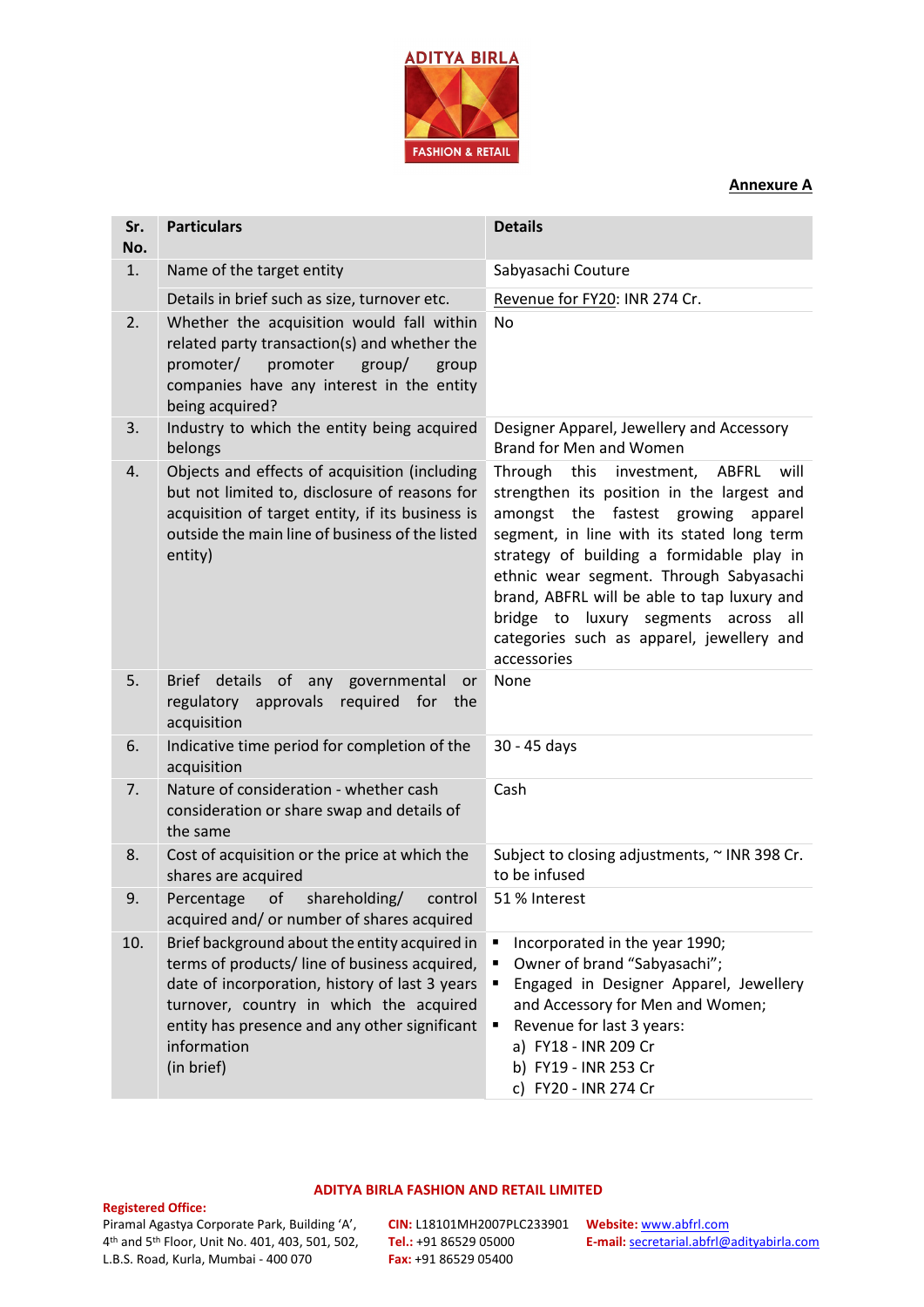**Annexure B**



### **PRESS RELEASE**

### **ADITYA BIRLA FASHION AND RETAIL ANNOUNCES STRATEGIC PARTNERSHIP WITH DESIGNER BRAND "SABYASACHI"**

India's leading fashion company, **Aditya Birla Fashion and Retail Limited** has announced a strategic partnership with India's largest designer brand **Sabyasachi** by signing a definitive agreement for acquiring 51% stake in Sabyasachi brand.

Sabyasachi is India's largest and most influential luxury designer brand with strong Indian roots and global appeal. The brand straddles categories such as apparel, accessories and jewelry and has a strong franchise in India, US, UK and the Middle East. The ABFRL platform will complement brand Sabyasachi on its journey to becoming a global luxury house out of India.

This partnership will add significant weight to ABFRL's growing ethnic wear portfolio. This will accelerate the company's strategy to capture a large share of ethnic wear market through a comprehensive & attractive portfolio of brands, across key consumer segments, usage occasions and geographies. The company expects to build a large ethnic wear business over next few years to complement its strong and diverse portfolio in western wear segment of the Indian apparel market.

Commenting on the partnership with ace designer Sabyasachi, **Mr. Ashish Dikshit, Managing Director, ABFRL** said: *"We believe that over the next few years, ethnic wear is going to be an increasingly important category as young and confident Indians rediscover their culture and heritage. The Sabyasachi brand, through its emphasis on excellence in design and craftsmanship has set new benchmarks and captivated the imagination of the sophisticated global Indian consumer. We are proud to partner Sabyasachi in its journey to become the only global luxury brand from India. We see a 'Made in India' global brand like Sabyasachi occupying the pinnacle of our ethnic wear portfolio. Over the next few years, ABFRL intends to craft a portfolio that addresses the entire gamut of ethnic wear segments: value, premium and luxury."* 

**Mr. Sabyasachi Mukherjee, CEO and Founder, Sabyasachi Brand, said***: "Over the course of the last couple of years, as my brand evolved and matured, I began searching for the right partner in order to ensure continuity and long-term sustainable growth. I am honoured and excited to have found that partner in Mr. Kumar Mangalam Birla and ABFRL. Aligned in our vision, and committed to excellence, we will work together to grow a truly global luxury brand out of India."*

The proposed acquisition is subject to necessary statutory approvals and signing of definitive agreements.

EY, PWC and Shardul Amarchand Mangaldas & Co were the transaction advisors for Sabyasachi; ABFRL was advised by KPMG, Khaitan & Co and Transaction Square LLP.

**Registered Office:** 

# **ADITYA BIRLA FASHION AND RETAIL LIMITED**